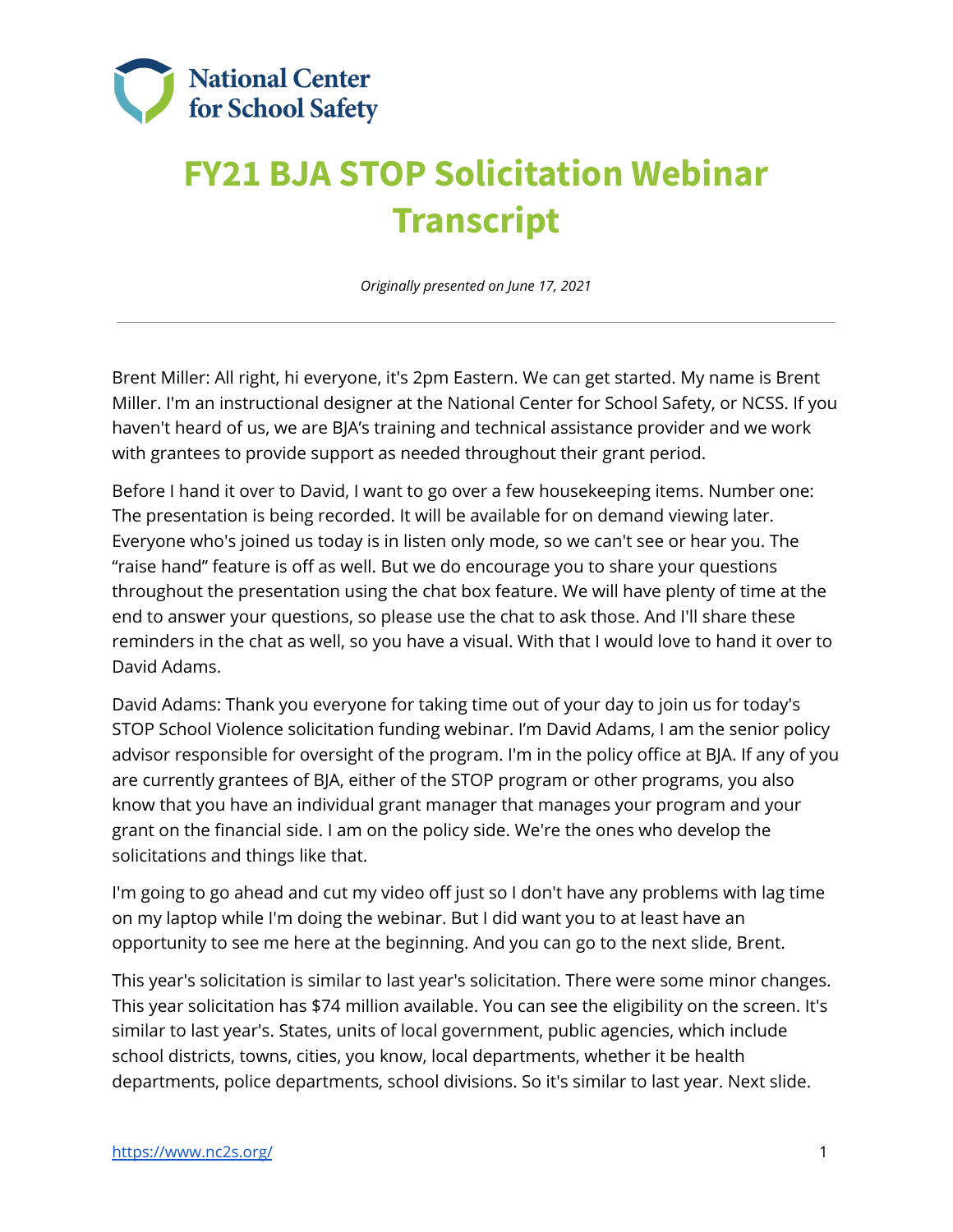

 Projects can be for up to 36 months. You'll state which category you're applying to. Unlike last year when we had four categories, this year there are simply two categories. Category one is for state applicants and that would be state agencies like a State Department of Education, State Department of Homeland Security, a publicly supported state college or university, as long as the state colleges and universities are looking to implement a program at a K through 12 environment. STOP funds cannot be used for safety projects on a college campus. Category two is for all other applicants. That's your nonprofits or local agencies, and the other eligible applicants that were on the previous slide. There is no match requirement again this year.

 And, as always, we are looking for evidence-based strategies and programs. Later in the presentation you'll find links to [CrimeSolutions.gov,](https://CrimeSolutions.gov) which is an OJP list of what we believe are evidence-based programs. There are other evidence-based programs out there. Some programs have had independent evaluations that show evidence that they can be effective.

 You can also partner and have a subaward or a contract with eligible applicants. So let's say you're a nonprofit organization and you're the applicant, but you can partner with units of local government or tribal organizations. If you're a unit of local government, you can partner with nonprofit organizations, including private schools. Also nonprofit organizations, including private schools, are eligible to be the fiscal agent as well. Next slide.

 Again that's just emphasizing the entities that are eligible to apply. Your public agencies there do cover a number of different types of local agencies that can be involved in school safety projects. And so that's the eligibility. Next slide.

 This slide just kind of emphasizes what is considered a state. Besides the entities I mentioned earlier, it also means the District of Columbia qualifies as a state. The Commonwealth of Puerto Rico or any territory of the United States would come in under the state category. Private K through 12 schools, including private charter schools, should apply as nonprofits. Public charter schools should apply as independent school districts. And, of course, the information is there for Native American tribes. Next.

 So this year, as I mentioned, we only have the categories based on eligible applicants. As we have done in previous years, we've looked at the types of proposals we've received and we try to improve the program from one year to the next. This year it's the same types of projects being funded, so it would be school climate improvement training, whether that be mental health awareness type of training, social-emotional learning type training, anti-bullying training, the GREAT program, which is the Gang Resistance Education and Training program, because it also has component in it of anti-bullying and other things that could be considered improving school climate. You can also apply to implement or support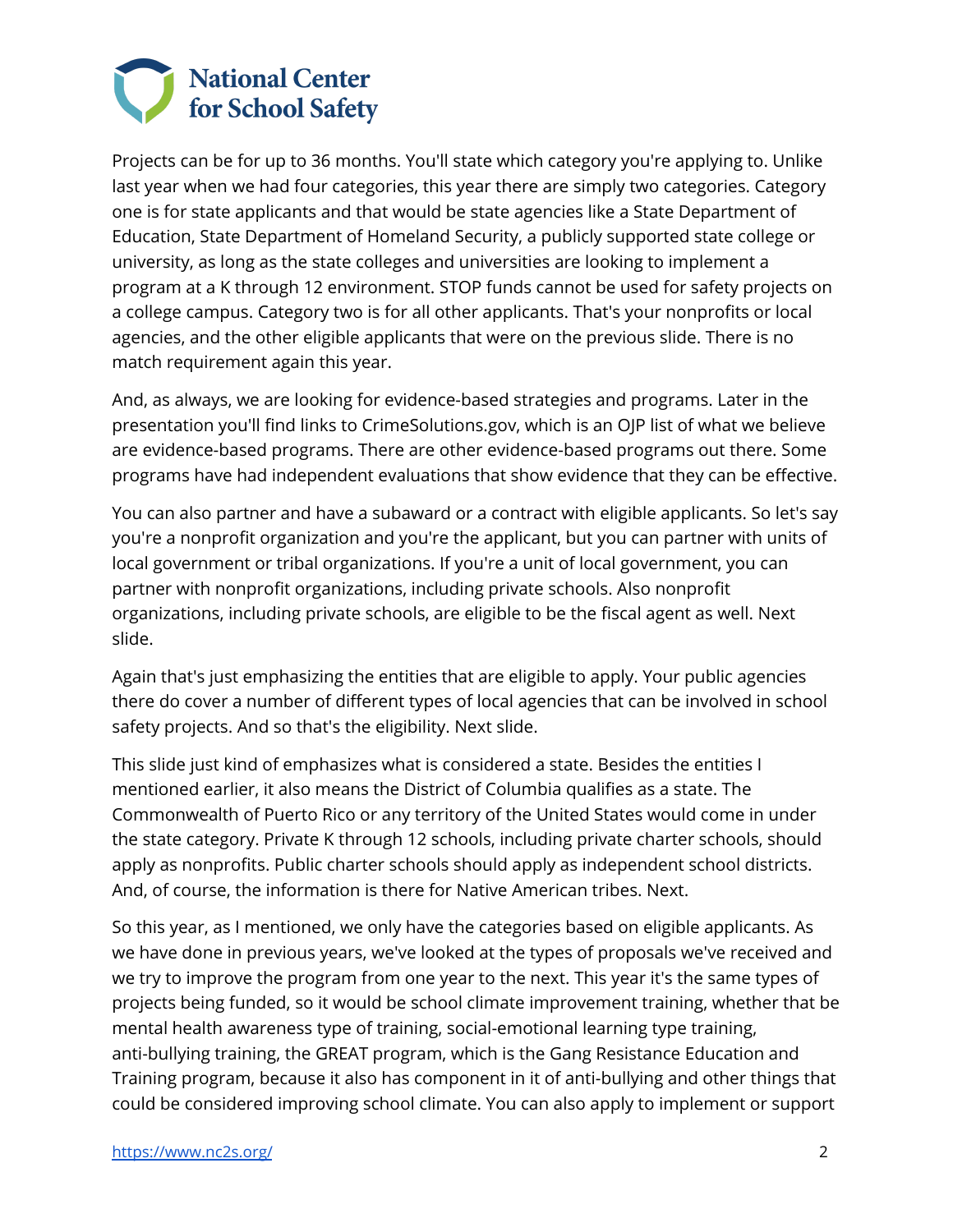

 threat assessment teams, crisis intervention teams, or you can apply to implement a technology solution such as anonymous reporting systems or other technology solutions that are shown to improve school safety. Your crisis intervention teams must coordinate with law enforcement agencies and school personnel. And you can apply to do one of the eligible activities, two of the eligible activities, or you can apply to do all three. We're looking to see applications that take a holistic approach to school safety, so if you're applying to just deliver training type programs, you'd want to talk in your program narrative about how that type of training plays into your overall school safety strategy. The same with your threat assessment teams or with your technology solutions. Next slide.

 Category two is all the other applicants and you do the same type of activities. Again, you can apply to implement one type of activity or multiple activities, but we want to see you discuss in your program narrative how what you're proposing to do plays into your overall schools safety strategy. Now if you're a nonprofit organization and you're partnering with a school, you will be talking about how what you're proposing to do plays into that school or those schools or that school district's overall school safety strategy. Next slide.

 Category two applicants who are proposing to implement threat assessment or intervention teams or technology solutions must include in their application materials a Memorandum of Understanding between the lead law enforcement agency and the corresponding lead school official or other members of the multidisciplinary team. And you'll outline the roles and responsibilities of all parties involved as well as any specific funding amounts, if applicable. And later on I'll talk about additional details regarding the MOU, but category two, which means your local applicants, must have an MOU. And we've crafted it this way because typically if state applicants are creating an anonymous reporting system that they want their local districts to use so they're not actually working with law enforcement, they're creating the service or the app and then they're working with their localities to implement that particular app. And your local agencies would be the ones that would be working with law enforcement to determine what happens when you have a credible threat, but your states are usually just the "app store." I kind of look at it as your app store, like Apple or Google, where you have app developers. So in this case, a state would be like an app developer and they're making something available to their local school divisions in the state. Next slide.

 So let's talk about what a lead law enforcement agency means. That's a police department, sheriff's department, or independent school district police department with the responsibility to respond to incidents in that school district. If your project is going to include more than one school district, then your MOU must include agreements between the school district and the law enforcement agencies in that district that would be the first responder if an incident were to occur at that school district. We have seen in the past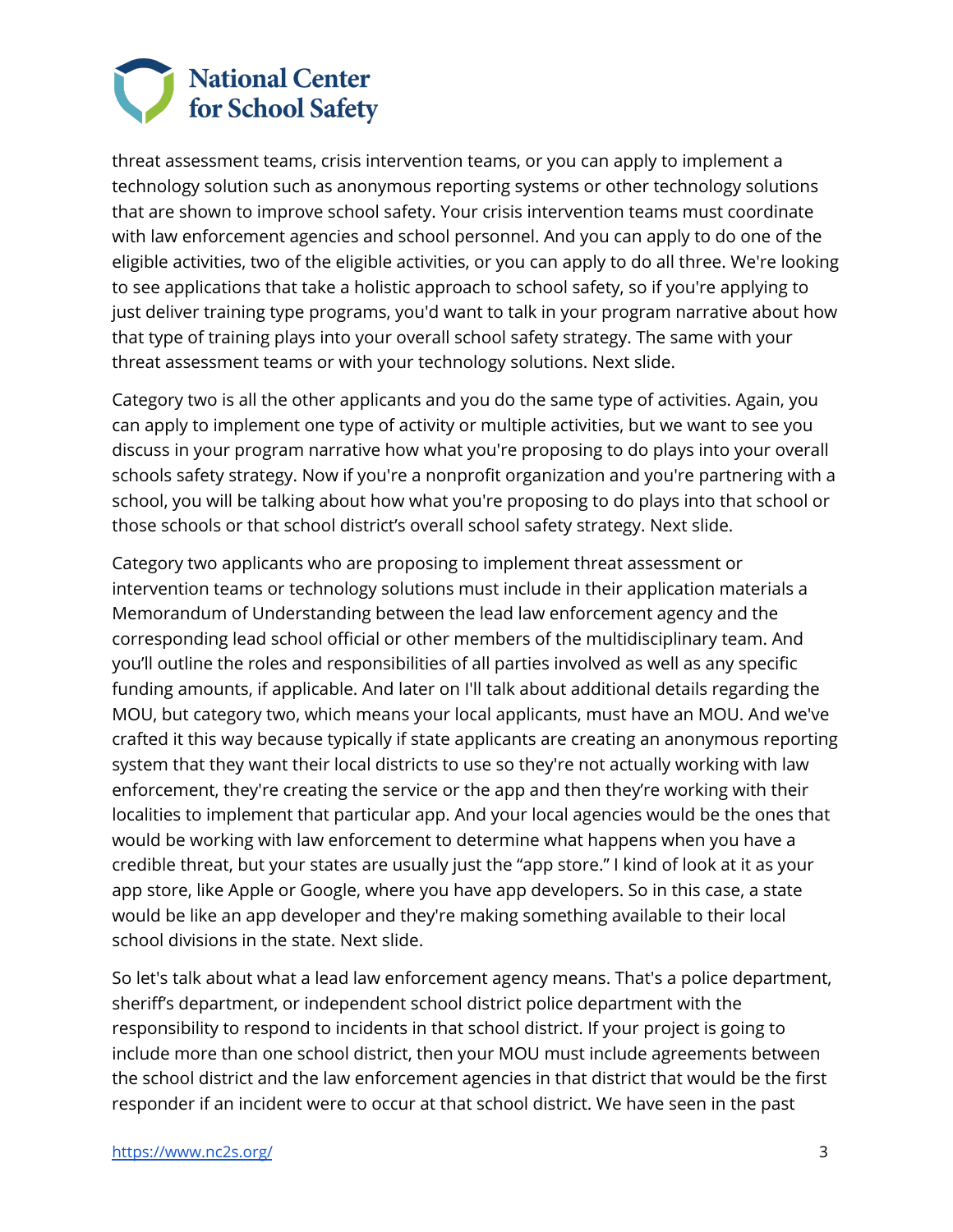

 applications that come in and they'll be working with multiple school districts. Based on our past experience we urge applicants to look at what it is they're looking to do so that they're not biting off more than they can chew, so to speak. So rather than trying to work with 25 different school districts, why don't you look at what it is you want to deliver and figure out what you have the capacity to be able to do, and then craft your proposal around that type of activity. Applicants should not be looking to maximize the amount of money they can get based on the number of folks that they are working with. You should look at what your capacity is to be able to implement a project successfully and then build your application and your budget based on what it is so you can actually do it with the resources that you have. Next slide.

 So you might ask, "Why do I need an MOU?" BJA has determined that schools and school safety is not an activity with just the school district and it's not just an activity with law enforcement. It's a group effort. And because we want to ensure that the proposals that come to us are proposals that have buy-in from everyone in the project, the MOU is a process where you can sit down with the folks that you're looking to work with and develop roles and responsibilities based on the project and get buy-in from everyone and say, "Yes, this is what we're willing to do to assist you in what it is you're going to deliver." And then you have the folks sign off on that as an agreement that they will all participate and work together to make it a successful project. Next slide.

 And the same goes for technology projects. We talked about evidence-based before and there's a RAND study that talks about how schools need better information on what works. And so we believe that by implementing projects that have buy-in from everyone you have a better chance of success and keeping the students in your school that you're responsible for safe. Next slide.

 So what should you include in the MOU? You want to have the purpose of the project. A purpose statement would describe what the agencies organizations are entering into a partnership to do. You'll talk about the effective date of the agreement and how it will cover the term of the award. It will contain language regarding the annual renewal if that's necessary. Sometimes that's a requirement in a particular area that you may be in in the country. We have had applicants submit MOUs that were long standing and they added an addendum to that long standingMOU that covers the actual work that's being done in the project that's allowable, too. But you need to have a document that everyone has agreed to. You'll talk about the description of partner roles and responsibilities and include the roles of the school, the school district, and law enforcement agencies. If you've got a mental health department that's also part of your multidisciplinary team, all the folks involved will be having a role and responsibility based on what the project is you're implementing. And then the signatures must be signed and dated by everyone involved.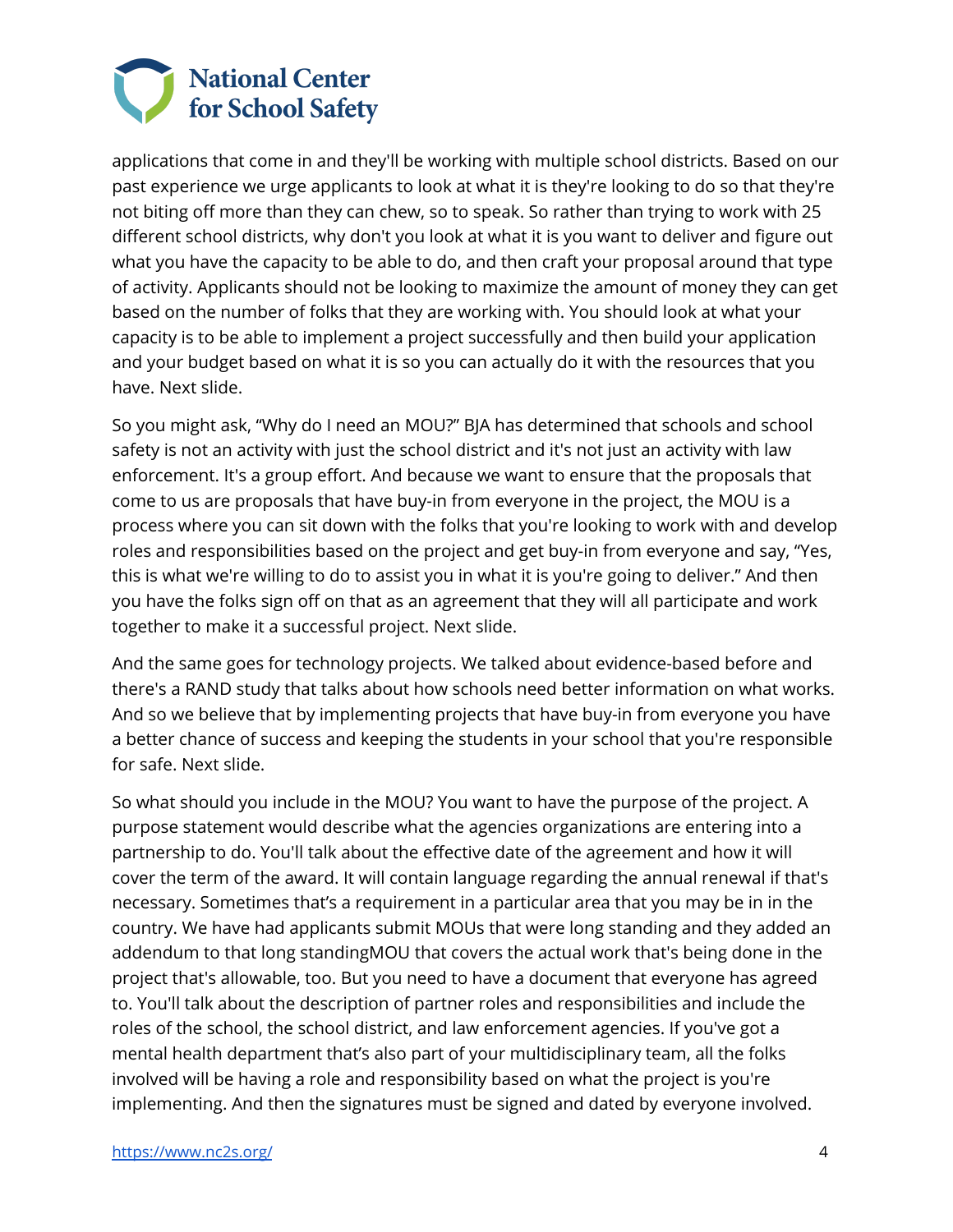

 School officials will give the general education oversight and decision making authority to the project. So that's what we're looking for in your MOU. We're trying to make this as simple a process as it can be with at the same time making it as thorough as it can be, so that all the folks know what their roles and responsibilities are for those projects that require the MOU. Next.

 Also, budgetary information. If some of your partners are receiving some of the proceeds of the award you would mention that in there as well. Now we understand that in some cases, a completion of an MOU can take more than the amount of time that we are allowing in the application process. So understanding that, we will allow you to upload a draft MOU to qualify as the requirement of the MOU with your application material. But it must include the names and titles of all parties that will be signing the document. Do not upload a template of an MOU that does not include those items. Draft MOUs don't include the name and title of the individuals that will sign the actual document if you receive an award will be considered non-responsive to the solicitation and it will be scored accordingly by the peer review panel. A special condition is going to be added to your award if you're required to have an MOU. That will remain in effect until the signed document is provided after the award is made. And of course you'll submit that just like you do other additional documents as part of your application in JustGrants. Next.

 We're expecting to make approximately 150 awards, depending on the amount of the request we receive dollar-wise. In other words, it depends on if a lot of applicants will submit a request that doesn't ask for the maximum amount and we could make more than 150 awards. But we're estimating that's what we think will make it. States can apply for up to \$2 million. Local governments, public agencies, all other applicants in category two can apply for up to \$1 million. Again, we're anticipating that we will award up to \$74 million. You would begin the project on October 1, 2021, or that's the start date of the award. And the period of performance would be for 36 months. Now, I will tell you that this year the solicitation came out late and while the award date may be October 1, it is possible that you may not have access to your funds on October 1. And so there are processes in place at BJA so you do get the full three years, and it may entail the process known as a no-cost extension. But you will have three years to complete your project. Next.

 Some important information to remember is that under the BJA STOP grant program, funds cannot be used for the purchase of equipment to secure schools, such as cameras, security systems, fencing lots, etc. Also, they cannot be used to pay for armed security officers or school resource officers. And let me say that they cannot be used to hire new school resource officers. They cannot be used to hire new armed security officers. There is a possibility that your project includes existing school resource officers or existing law enforcement officers that may be getting paid overtime to do something that's outside of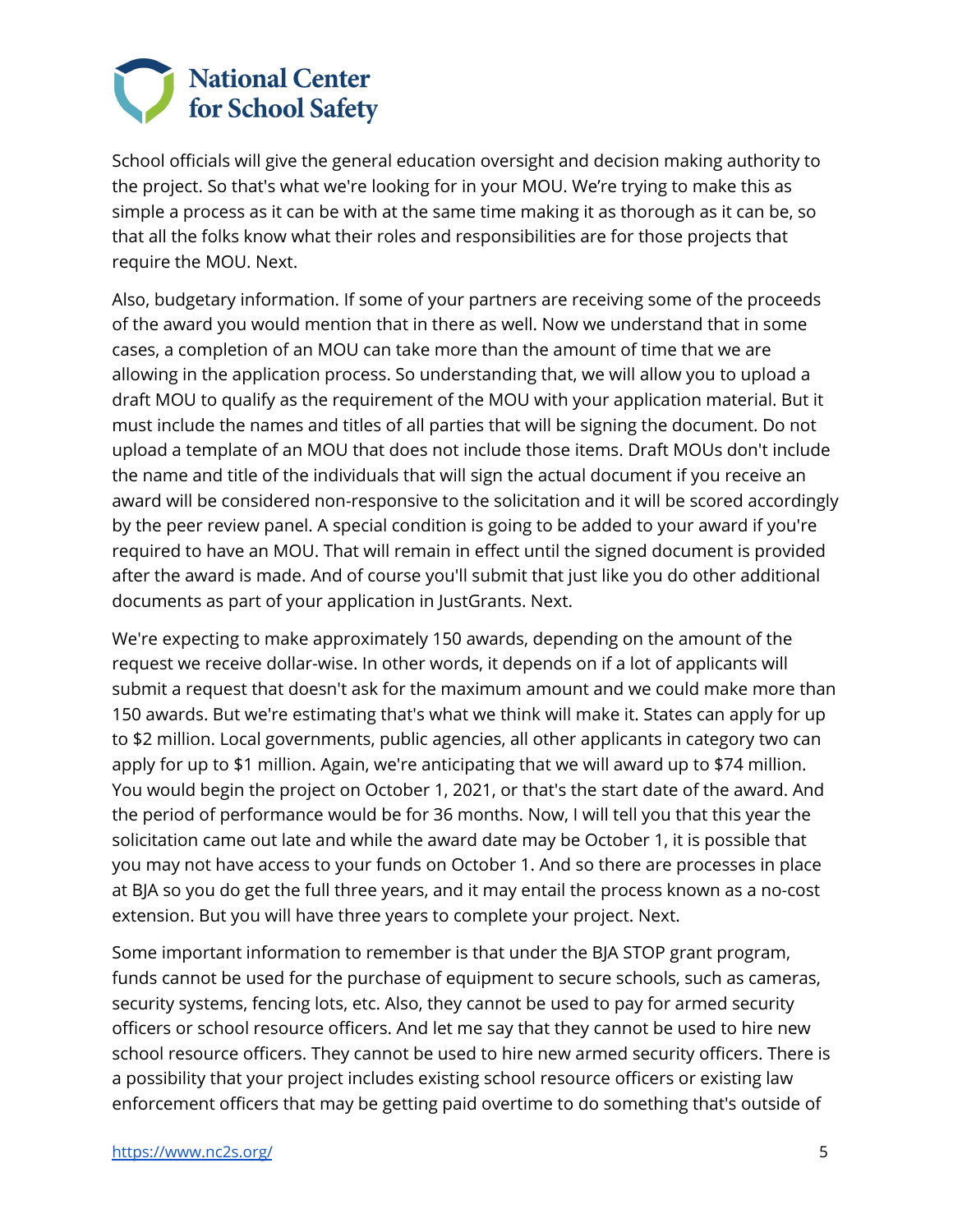

 their normal duties as part of the project. That is allowable, you're just not allowed to use the funds to hire a new school resource officer. If you're interested in those deterrent items listed above, like cameras, security systems, fencing, locks, etc, the COP School Violence Prevention Program funds those types of items. Their solicitation is currently open. And it is open until June 22, I believe. So if you're not already aware of that program just Google "COP School Violence Prevention Program" and you can find more information about that on their website.

 Please do not submit applications that are identical asking for the exact same thing to both BJA and COPs. You cannot be funded twice for something. We fund different items at BJA than what the COPs office does.

 Applications that are proposing threat assessments, intervention teams, or operate technology solutions such as anonymous reporting systems should also ensure that their implementation strategies, policies, and protocols address issues such as student privacy, data security, and to make sure that they do not discriminate on race, national origin, disability, religion, and all the other items that are listed there. Next.

 If you're requesting funds for implementing threat assessment teams we ask that you ensure that community stakeholders are part of the planning process, as described in the US Secret Service National Threat Assessment Center's Threat Assessment Model, and that interventions are trauma-informed as well as informed by child and adolescent development. We've got a link here to the Secret Service document mentioned and we urge you to craft your threat assessment teams based on guidance provided by the US Secret Service.

 You also must ensure that improvements to be funded under the grant are protective of student privacy, as required by the FERPA which is a Family Educational Rights and Privacy Act that applicable state laws related to privacy are adhered to. And you must ensure that students are not discriminated against on race, national origin, disability, religion, or sex. And that you're limited to allow personnel in law enforcement agencies to receive student information from education records only when such disclosure is necessary to protect the health or safety of the student or other individuals necessary to prevent school violence, as listed in FERPA. Next.

 This talks a little bit more about what your improvements to be funded should do under the grant. They should be consistent with a comprehensive approach to preventing school violence and promoting positive school climate. And transparent so the students, parents, guardians, and community members know what's being done and that the data necessary to monitor its effectiveness is in compliancy with privacy and non-discrimination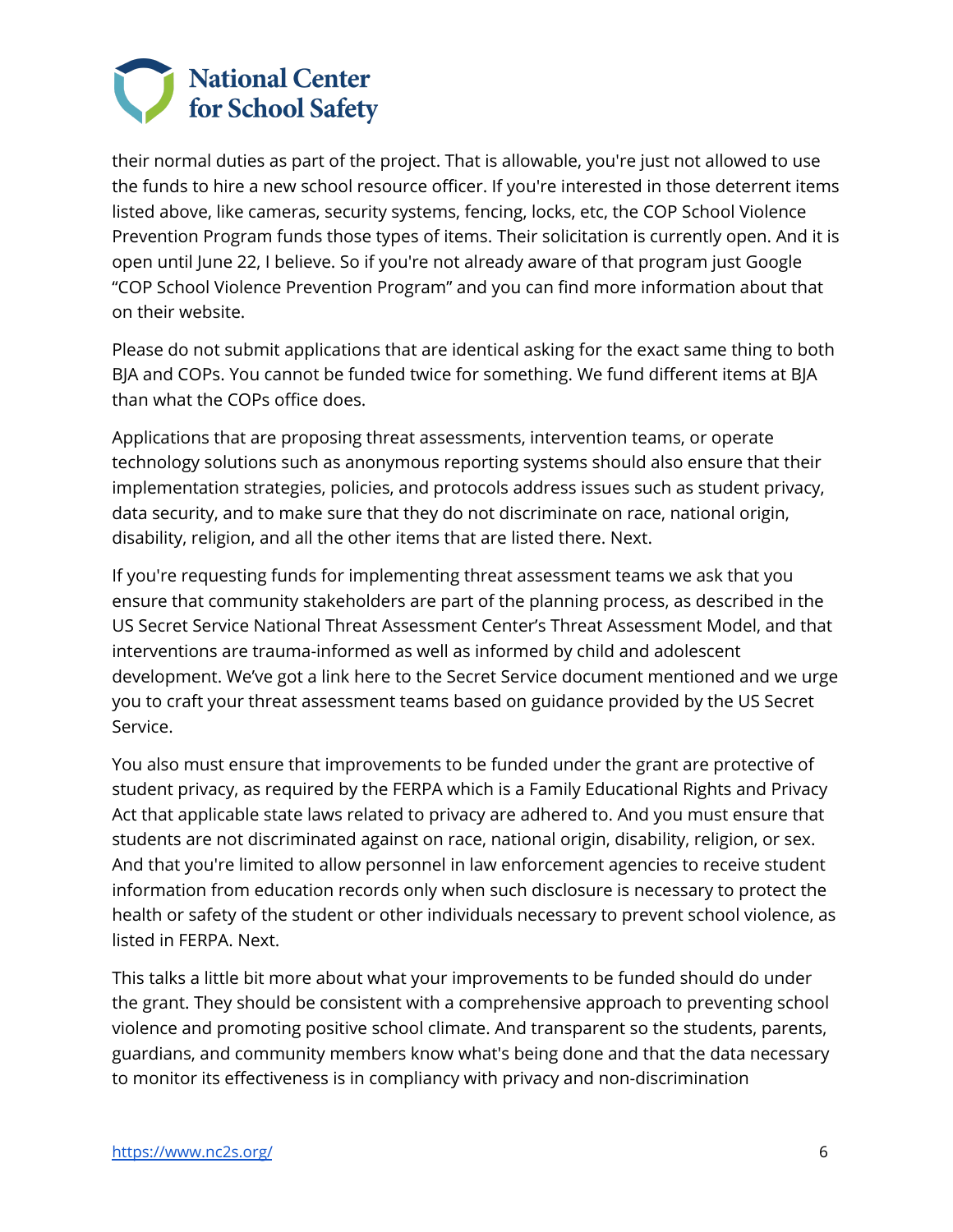

 requirements and the individual needs of each school in which those improvements are to be made.

 Applicants proposing to implement an anonymous reporting system in a state or jurisdiction that has an existing anonymous reporting system must describe in their application how the proposed ARS will complement and integrate into these efforts and will not be duplicative. For information related policies and protocols to address student privacy, we have the website to the Department of Education student privacy page, and we urge you to review that if you have any questions related to school privacy requirements. Next.

 So what should your application include. First of all, you must have an abstract of no more than 400 words that summarizes your proposed project and includes the primary activities. Please do not regurgitate the language from the solicitation in your abstract. We're looking for abstracts that are clear and concise and tell us in the first couple of sentences what it is you're proposing to do. If you're proposing to deliver training tell us what the training program is you're implementing. If it's to implement an anti-bullying training, that's what I want to see at the beginning. If you're implementing threat assessment or crisis intervention teams, that's what BJA wants to see at the beginning of your abstract. The same with anonymous reporting systems. If you're going to do multiple strategies in your project, BJA wants to see that at the very beginning of the abstract.

 You also have to have the project narrative that includes the description of the issue, project design, and implementation. You will talk about the capabilities and competencies of those involved in the project. You can include resumes as separate attachments that do not go against the page limit that you have. In the project narrative you'll talk about who is responsible for collecting the data required for your performance measures. And then you'll talk briefly about your plan for sustaining the project after federal funds are expended. Next.

 In the project narrative completely describe the strategy that addresses the needs identified in the description of the issue. You should be specific when listing the proposed projects activities and describe how they relate to your stated objective. You'll talk about specific actions to be undertaken to fulfill the program objectives and reach the program goal. And please do not provide vague generalities, be specific. Provide detailed descriptions of the methods to be used to carry out each activity as well as include a description of all individuals and groups involved in the project and that will be served by the project. You must clearly outline the different schools and school districts where the project will be implemented and include letters of support for the project from the schools or school districts. If you're a nonprofit that's applying and you're going to be working with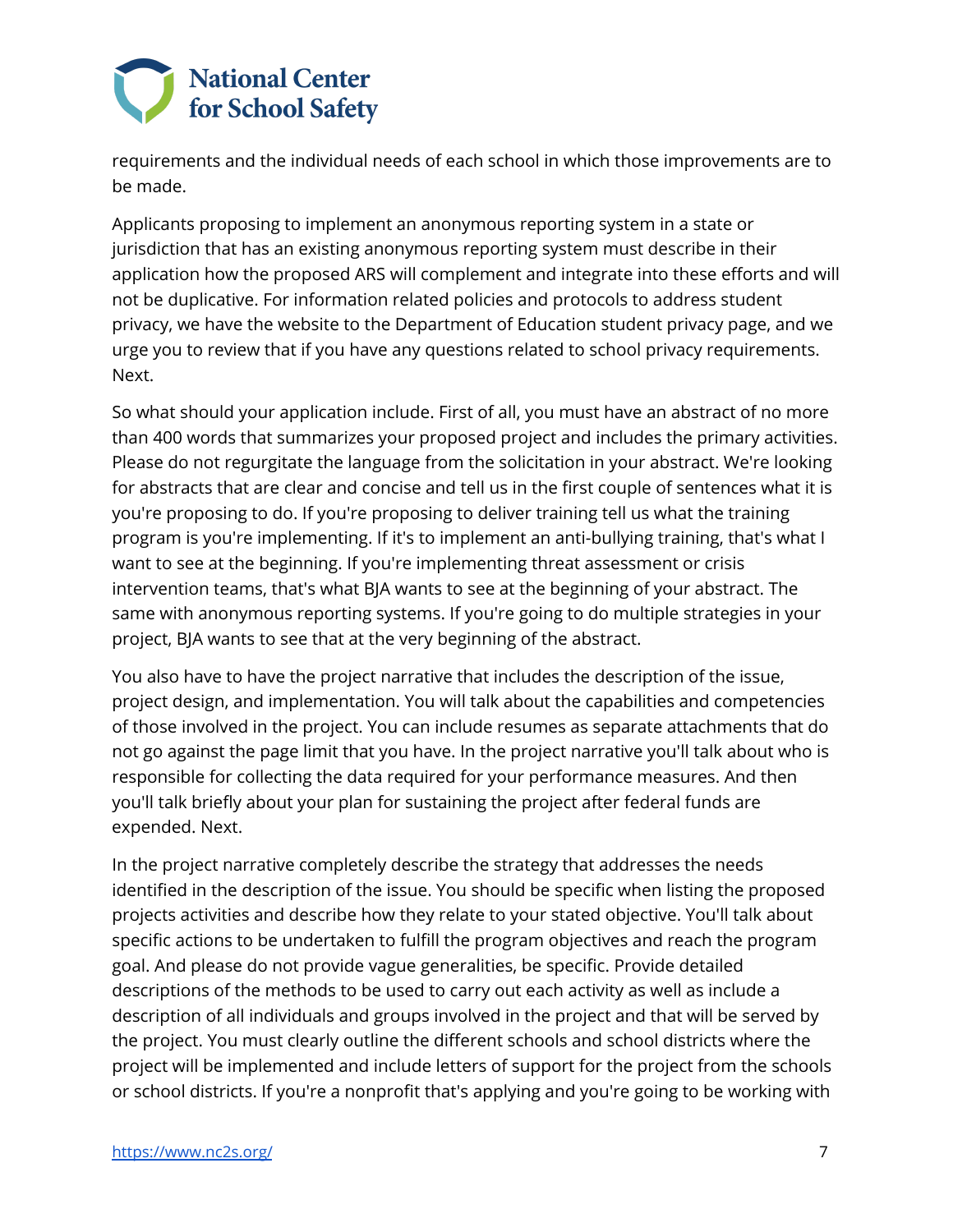

 other school districts, include a description of why the schools were selected. Describe how the grant funding will address the strategy proposed and the benefits that it will have to the school districts. Include how that proposed project fits into the overall school safety strategy of the school or school districts and how the project will ensure compliance with all applicable privacy and civil rights laws. If you're including proposals for more than one area or training, threat assessment technology, clearly outline the different areas and distinguish the activities within the narrative, and this should also be clearly reflected in the budget. Next slide.

 So now we'll talk a little bit about the budget. You will have a budget worksheet and budget narrative that is a web-based form you'll complete in JustGrants. The amount of the federal request should match the federal request on the SF-424. And I stress that because, last year we saw some applications come in where for some reason the SF-424 only included the amount of one year of the project instead of the entire amount. If you put the amount for just the first year of your project on the SF-424, unfortunately that's the only amount you're going to receive because that's the document that is used for that. And also note that trinkets such as t-shirts, cups, wristbands, etc, that are used to raise awareness of the project are not allowable under OJP financial guidelines. That doesn't mean your project can't contain them, you just need to find another way to pay for those costs. Federal funds cannot be used to pay for those types of things. And then you'll also include the MOU, if applicable, tribal resolution, if applicable, and you also should include the timeline that you'll discuss in your project narrative. You can upload a document that describes more extensively the timeline. Some people will put a timeline or chart as a separate attachment that doesn't count against your project narrative page limit. In your narrative you'll talk about the timeline, but you can include a separate document that describes it more fully, if you like. Next slide.

 There are dual deadlines this year because of the launch of JustGrants last fall. Step one: Applicants will submit the SF-424 and the SF-LLL at [grants.gov.](https://grants.gov) The [grants.gov](https://grants.gov) deadline for this solicitation is August 2, at 11:59pm. Step two is that you'll submit the full application, including attachments at [JusticeGrants.usdog.gov](https://JusticeGrants.usdog.gov). Read the solicitation carefully for further guidance related to that. The JustGrants deadline is August 16, at 11:59pm. OJP has numerous resources that are for applicants if they need assistance and want more information on how to do the application process. And JustGrants, I urge you to go to that website and learn more if you're not familiar with the JustGrants process. Next slide.

 JustGrants offers applicants a streamlined end-to-end process that enables applicants and grantees to move seamlessly through the full grants management lifecycle. And it gives applicants and award recipients new ways to manage their entity information and that of users in the system. Next slide.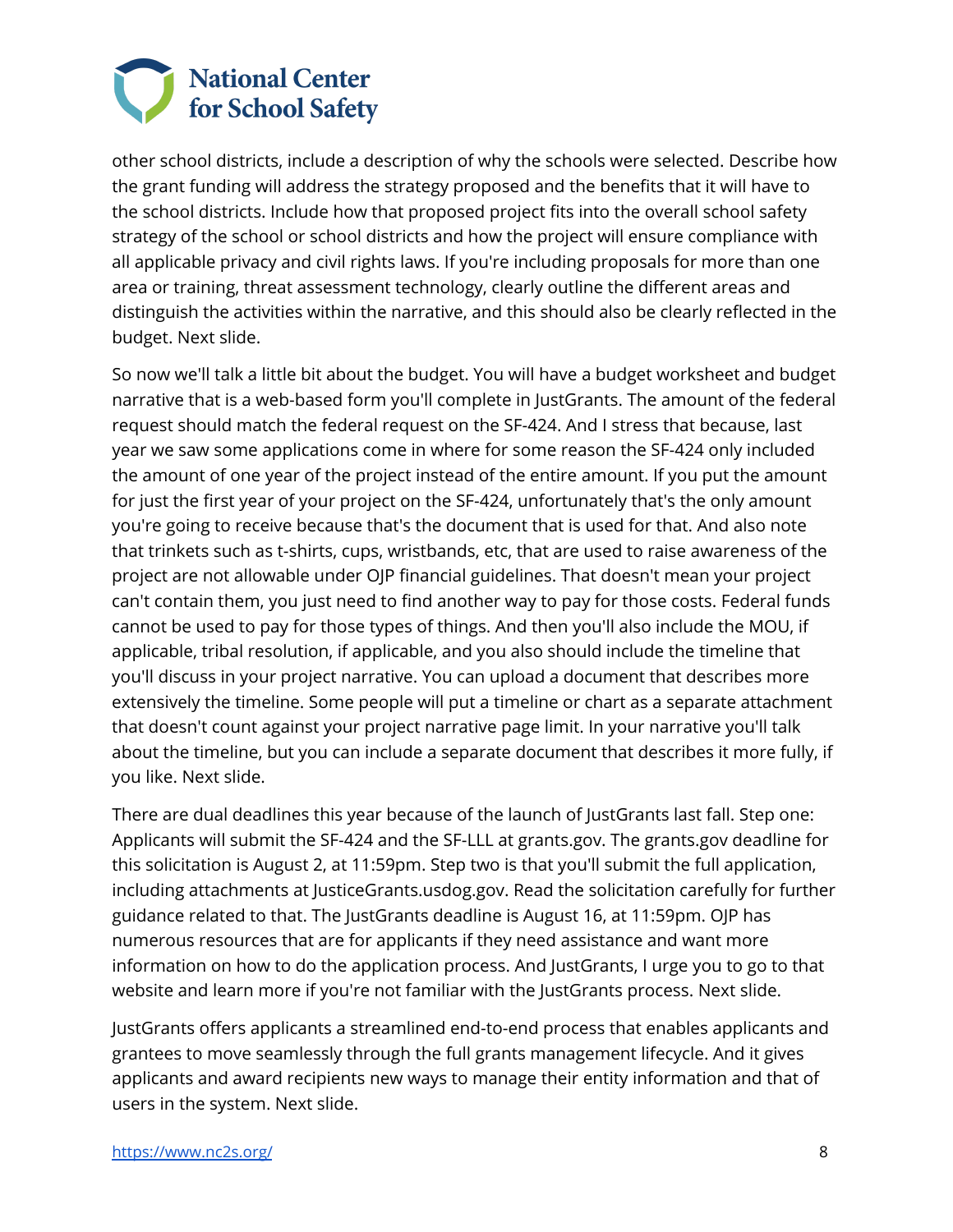

 So the application submission. You'll identify the forms needed to submit the application, you'll complete a web-based budget form, you'll complete the application, including certifying the information, and then you'll submit the application. Next.

 The application review process. Once the solicitation is closed, we'll first review it to ensure that it meets the basic minimum requirements as stated in the solicitation and that you have included your abstract, that you've included the program narrative, and that you've included your budget detail worksheet. All applications meeting the BMR then move forward to peer review. They're peer reviewed by a panel of three reviewers that are outside of BJA that have subject matter expertise in the area of school safety. The peer-reviewed scores are presented to BJA and then we review the application ourselves. And then based on those reviews we make recommendations to the BJA Director for funding. And the BJA Director makes the final decision and submits the recommended applications to the Principal Deputy Assistant Attorney General at OJP. And, upon approval, awards will be issued to candidates no later than September 30, 2021. Because the solicitation closes so late, it may be after September 30, but typically that's when awards are announced Next slide.

 You can access tutorials and sign up for training alerts at [JusticeGrants.usdoj.gov](https://JusticeGrants.usdoj.gov). You can learn more about DOJ's grants management and financial systems there as well. Next slide.

 This slide provides technical assistance information for both [grants.gov](https://grants.gov) and for JustGrants. So if you need technical assistance for submitting the SF-424 or the SF-LLL. If you need technical assistance for submitting the full application in JustGrants, there's a number there to the service desk. And an applicant that experiences unforeseen [grants.gov](https://grants.gov) or JustGrants technical issues beyond the control of the applicant to prevent them from submitting their application by the deadline, just email the National Criminal Justice Reference Service Response Center at [grants@ncjrs.gov](mailto:grants@ncjrs.gov) within 24 hours after the application deadline or request approval to submit the application after the deadline. We understand that this is a different process this year than it has been in the past, but we still recommend that you try to submit your application 72 hours prior to the application deadline so that if you do encounter problems, you can get them hopefully resolved before the actual deadlines for the solicitation. Next slide.

 So we also provide you some resources that we think would be helpful to you in crafting your application. Some of these are resources at our TTA center. The first one is an NIJ document that was released in April and we think that that would be especially helpful to you. We also have some resources related to engaging stakeholders in school safety, implementing evidence-based school safety programs, connecting the dots between ideas, plans, and budgets for grant writing. That's a really good resource if you're not familiar with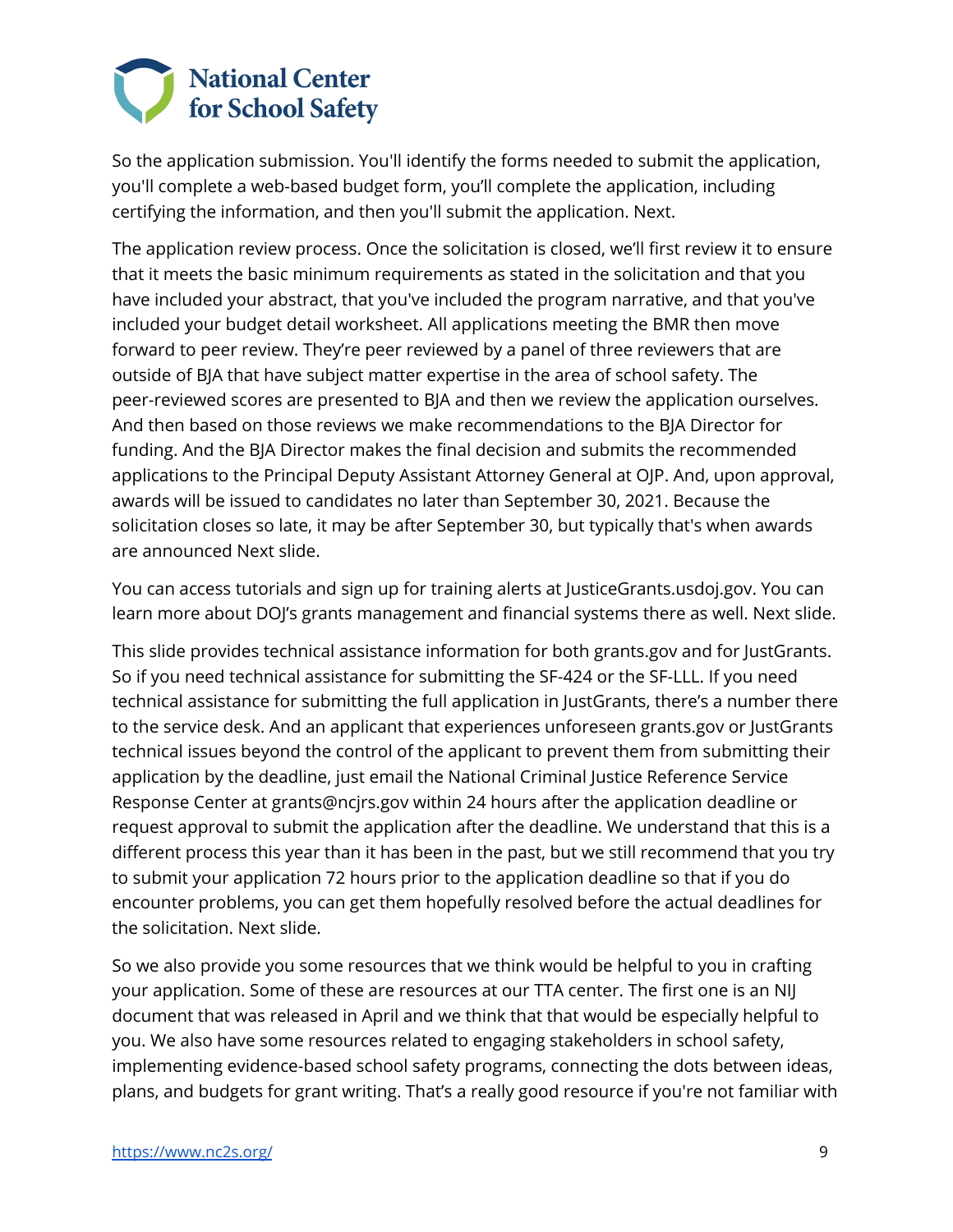

 applying for federal grants. That's a good resource because it talks about how you come up with an idea, how you connect it to the budget process, and how everything just kind of seamlessly goes together. And then we have a resource there for getting buy-in for anonymous reporting systems and then essential elements of school threat assessment. So those are some resources that you can look at while you're crafting your application or before starting. Next slide.

 At this point, I'll just give you the BJA website. The BJA STOP solicitation is available at the link there. For assistance with any questions that you might have as you're going through the application process, there's information on the response center there. Any questions they can't answer they typically will contact me and I'll get them a response to get back to you. And there's my contact information there as a program contact for the BJA STOP program. Next slide.

 That's our social media. You know links to stay informed on anything related to BJA. Next slide.

 And finally we've come to the point where we have questions, so I will turn it over to Brent to help with that process.

 BM: David, thank you so much for walking us all through the ins and outs of the solicitation. As you can imagine, we've got a lot of questions. So the first questions are going to be about eligibility. Are current grantees eligible to apply to this funding?

 DA: Grantees are eligible to apply as long as they're requesting funding. To implement something that's not currently being implemented so, in other words, you cannot ask for additional funding for a project that is currently funded. But let's say you're a state and you've implemented something in just a few school districts in your state and now you want to expand that. Maybe what your original project was was a pilot program and now you want to expand into areas not already served, you can do that. The same with a local school district. Let's say you're in a very large local school district and you only apply to implement in at-risk areas and you found success there so you want to expand it to other areas of your district, you can certainly do that as well.

 BM: Thank you. If you applied last year but weren't funded, do you indicate that this is a resubmission or do you just proceed as a new application?

 DA: You would submit it as a new application because there are some minor changes to this year's solicitation and so you're probably going to make some changes to that application based on the peer review feedback you received last year. And you're also making changes based on the fact that now there's only categories based on your eligibility area and you can apply under category two to do one or multiple things and you're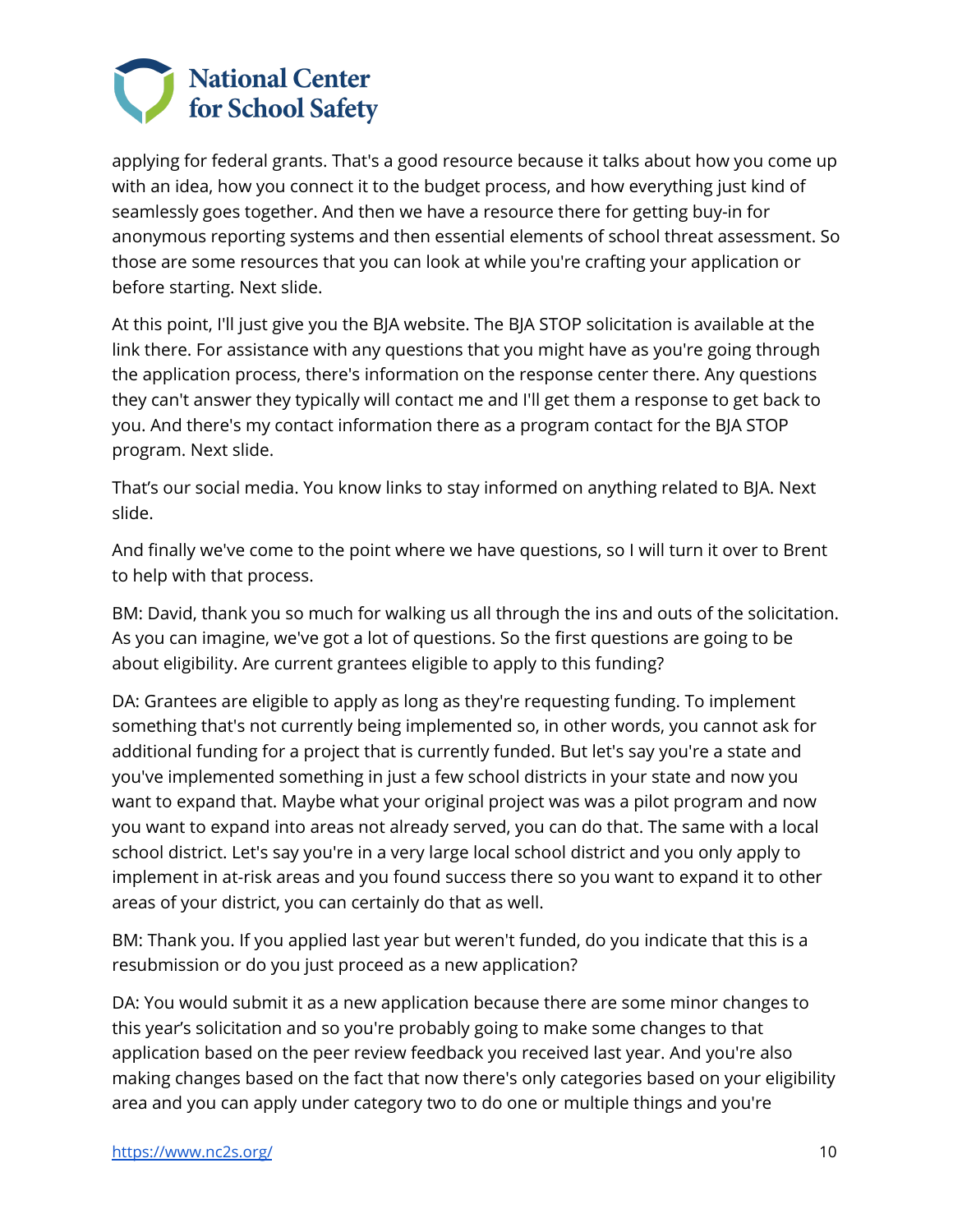

 probably going to adjust your application to talk about how it fits into your overall school safety plan.

BM: Alright. Would local education agencies be in category two?

DA: Yes.

BM: Are local education agencies only eligible if they partner with local government?

 DA: Ah, no, because you know your local education agency could be an independent school district so you can apply on your own for that.

 BM: The next group of questions are going to be about partners, MOUs, and vendors. If there is an anonymous reporting system already used by an applicant's state, can they propose to use a different one?

 DA: As long as you describe, as I mentioned earlier in the presentation, how what it is you're looking to implement will integrate in with what the state currently has available so it does not create duplication and, again, that's described in the solicitation, so I would point you back to the solicitation.

 BM: If applicants write a specific vendor for ARS or other services into their proposal, do they still need to do a competitive bid?

DA: That would be based on what your current requirements are at the state or local level.

 BM: Do applicants need to describe how they will address privacy protections and information sharing between partners related to threat assessment and ARS?

 DA: So I would say that your discussion should be how your project protects the privacy concerns outlined in the solicitation. So I would say that discussion would probably include how your partners are doing that as well as how you're doing that. Ultimately you're responsible for what your partners do. If you have a subaward, I would say the relationship you have with your sub award is kind of like the relationship BJA has with you as a grantee. So you want to make sure that anything that your subawardee is doing is within the same requirements that you have to go through.

 BM: So, could you talk a little bit more about the expectations for working with the TTA Center, so the National Center for School Safety. What can they provide?

 DA: So they provide a wide array of training and technical assistance. They've been doing a lot of webinars over the last year or so and a lot of their assistance has been virtual, obviously, because of the situation that we've been in the last year, but they also can do individualized TTA for grantees. They are currently working with some of our current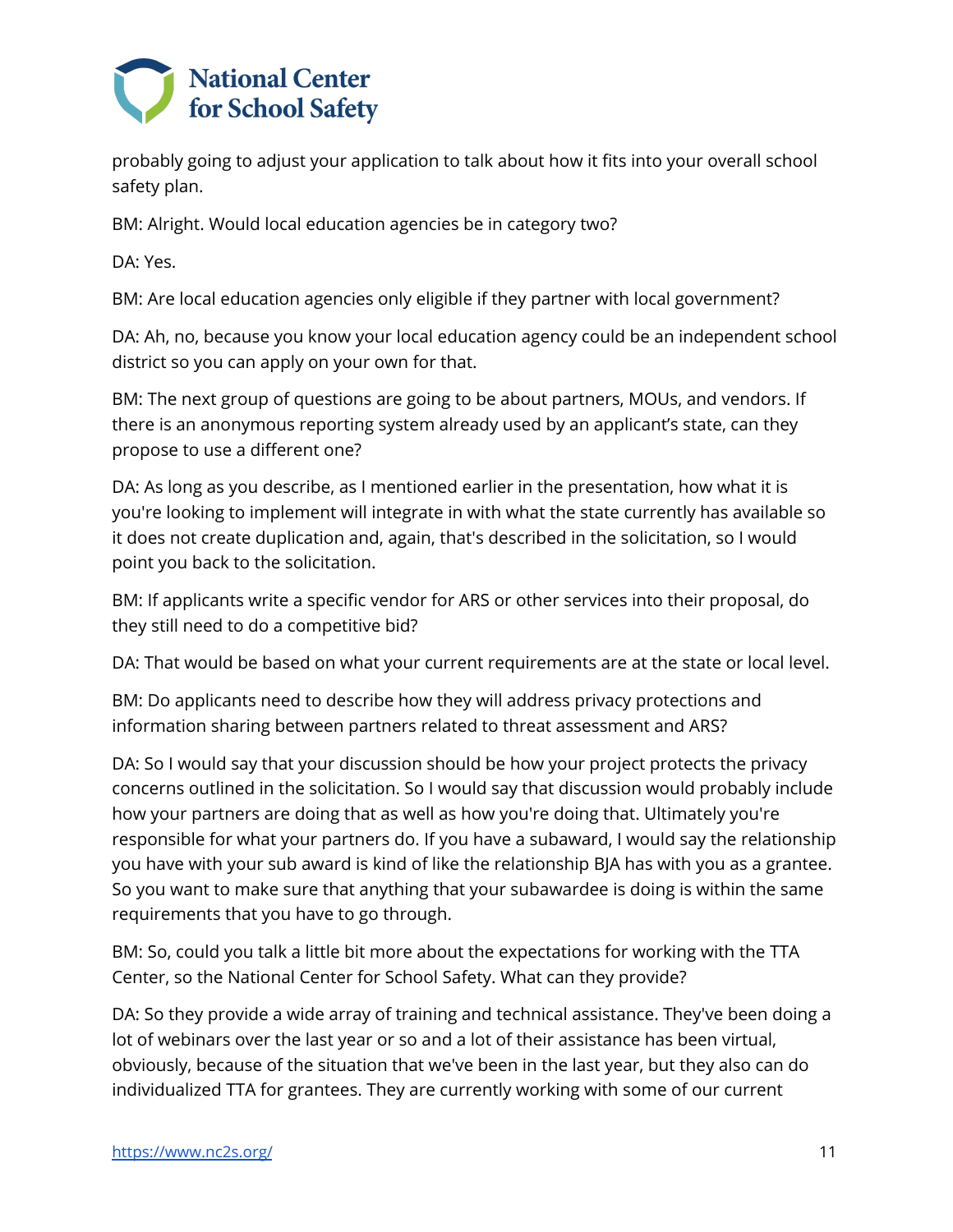

 grantees in the MOU process. They've been tasked to provide assistance for those grantees that are having difficulty getting MOUs signed because they have so many partners and so they've been working offering suggestions on how to streamline that process. They can probably talk more about what they do but I think overall that's what they've been funded by BJA to do, to provide a wide array of services related to helping you implement your projects successfully as well as providing general school safety information for the field at large.

 BM: Thank you. So a couple questions about state agencies and state entities. One is do state agencies that are providing training to multiple districts need a Memorandum of Understanding with the school districts?

 DA: Okay, so if you are just doing a training project, you do not require an MOU if you're simply doing training. The solicitation is clear about that. Category two, that's the local applicants, your local agencies, nonprofits, that's the category that requires an MOU. Category one does not require an MOU at all because typically states are delivering a service, they're not creating a statewide threat assessment team and they're not working to implement locally an ARS system. So that's why category one does not require any MOU, only the local agencies in all those categories. And category two is what requires an MOU and it's only for those projects that are threat assessments, crisis intervention team related and technology related.

 BM: Okay, if the lead applicant is a state entity, such as a department of education, does the department of education need to provide a listing of all the schools in the state and a letter of commitment from each school within that state?

 DA: No. Typically what a State Department of Education does is talk about the project they're delivering. And they would talk broadly about how many school districts are looking to make the project available to. If they're looking to implement training, let's say you're a school safety center and you're in the State Department of Criminal Justice Services. And you're going to be creating threat assessment training that you're going to deliver in the state. You're probably going to create that training and then you're going to make it available on a registration basis. So no, you would not have to go through all of that, because, as I mentioned before, states are typically doing things differently than a local agency is doing.

 BM: Thank you. So do I understand that a MOU with law enforcement is not required if the grant is for training only, even if the grant is threat assessment training with law enforcement members receiving that training?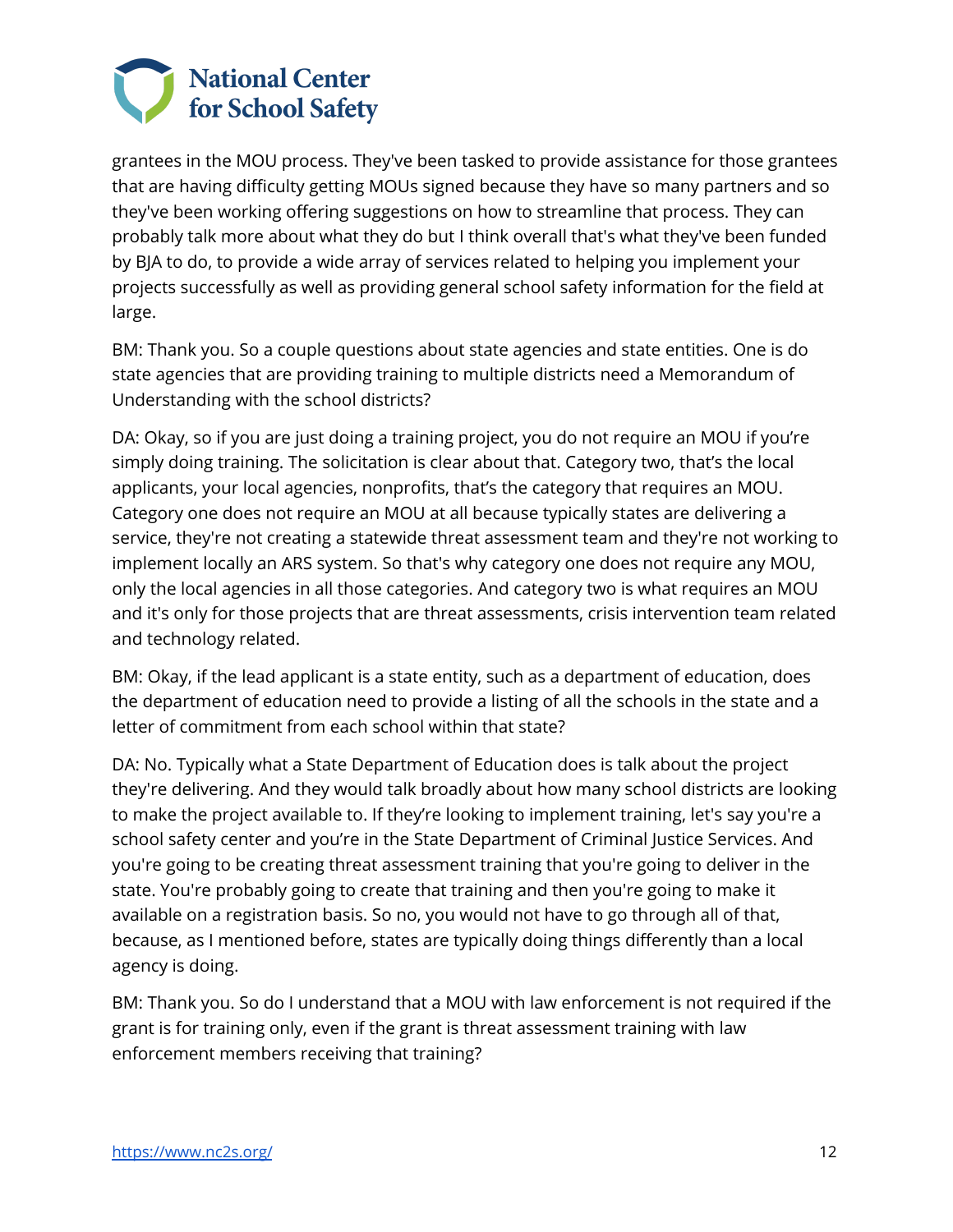

 DA: BJA made the decision that training only does not require an MOU. I will say, however, because if it is a current threat assessment team, it would be. You want to outline or discuss in the application related to training and training only what it is you're delivering about the threat assessment training and how the role of law enforcement is involved in that. Threat assessment teams will include law enforcement. And a best practice with threat assessment teams is constant training and retraining because you will have people cycle on and off of a threat assessment team. So you're talking about what their role is. But if it is simply a training project or a training proposal, it does not require an MOU.

 BM: Great. All right, if a nonprofit is planning to partner with a State Department of Education, would the lead law enforcement agency be the state police or highway patrol or would they need to get MOUs from every law enforcement agency and school district in the state?

 DA: See this is where I would recommend that the state agency be the applicant because this is one of the things that we have experienced at BJA is an applicant will propose a project that is working with 25 school districts and that can be a very difficult task trying to corral all the folks necessary that would need to sign a document. So if you already know you're going to be working with a state agency, you might want to discuss with that state agency whether it makes more sense for them to be the fiscal agent and you to be the partner and a subaward, rather than the other way around. Because what's going to happen if you are the applicant as a nonprofit is that category two requires an MOU be part of any project that is a threat assessment team, crisis intervention team, anonymous reporting system, or technology solutions, because technology solutions can be things other than ARS, it could be digital threat assessment and things like that.

 BM: Okay, so similarly, if a program is being offered statewide, do they need to provide a letter from every school who might use that program?

 DA: Okay, so I'm not sure what type of applicant it is so let's say it's a state agency. State agencies don't require an MOU. Because, again, they're creating something that they're making available to their local districts. If you are a nonprofit or some other type of entity that's eligible under category two, it is strongly recommended that you limit what you're doing to your ability to carry out the project you're proposing. And because you have to tell us upfront what school districts and school division or schools or school districts you're working with, then you should be able to know who it is that you need the letters of support from. And if it's a project that requires you to be able to have those folks involved in the MOU process at a time you're submitting the application.

 BM: Okay, do you have any recommendations for a provider of a technology service that can help improve school safety to maybe approach a law enforcement office or a school?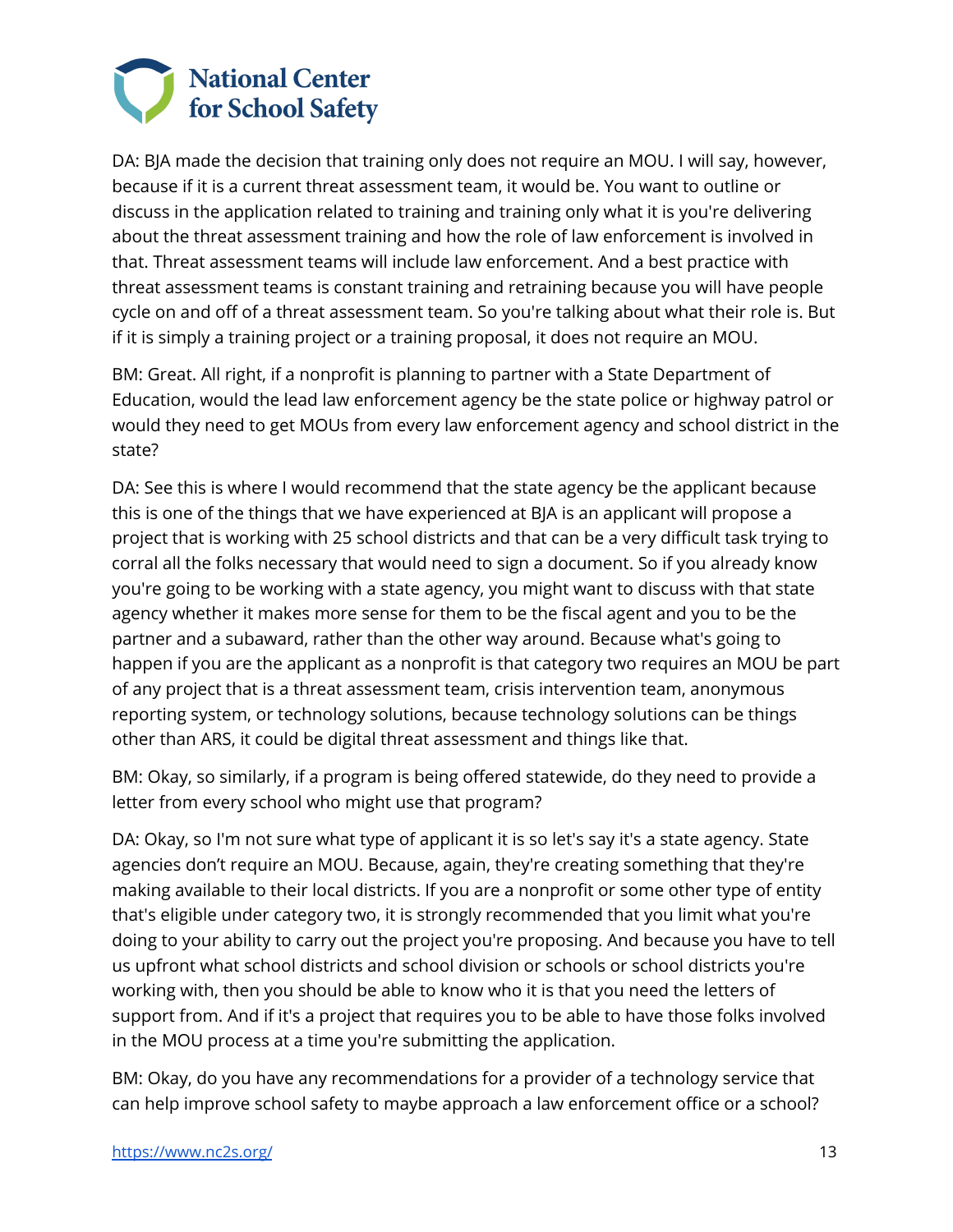

 DA: Typically, if it's an anonymous reporting system, law enforcement agencies would already know that there's a possibility that there could be a credible threat that comes in from that anonymous reporting system. So my recommendation would be that the prospective applicant contacts the sheriff or chief's office to schedule a meeting to talk about "Here's what we're proposing to do, we know law enforcement needs to be involved in the case of a credible threat," and then go from there.

 BM: All right, what if the school doesn't want to sign a new MOU with law enforcement because they recently ended the previous MOU and going forward the need is for them to answer ARS calls escalated to 911 only?

 DA: They should have at least a document, an MOU agreement document. There are those areas of the country that require a very long official process for an MOU and then there are those who just say, "Okay, this is that Memorandum of Understanding," this is their agreement. And they state the roles and responsibilities and everybody signs off on it. If you live in an area that's that simple then I'd suggest that that's what you go do. But you need to have something signed by law enforcement that says, "Yes we're going to do this, this, or this in the event that we get a credible threat from your ARS."

 BM: Thank you. So these next questions are more about the purpose areas. Would parent education or training be an allowable activity?

 DA: Typically, we have urged schools to be providing training that has a captive audience and that's your students or your staff, obviously they can be required to attend training. When you get into quote parent training, you get into an area where you only get those people that are willing to come. They can't be required to come. And the idea of the school safety training is to implement strategies that your whole school community can be aware of to help protect the school community. It's not unallowable but you're going to have to make a strong case of how you're going to require or encourage all those parents to take part in that training. I would recommend that you consider training that would be helpful to the student body or to the staff of a school or school district that you know you're going to be able to have more success in delivering to than trying to require parents to come to some type of training.

 BM: If someone wants to apply for training and threat assessment, is that okay to be in one application or should that be split into two?

 DA: We simplified the process so that you would not have to submit two applications like you did last year. So yes, you just need to say upfront that so-and-so school district or so-and-so department of education is applying to implement school climate improvement training that includes X. And then you list what type of training you're going to be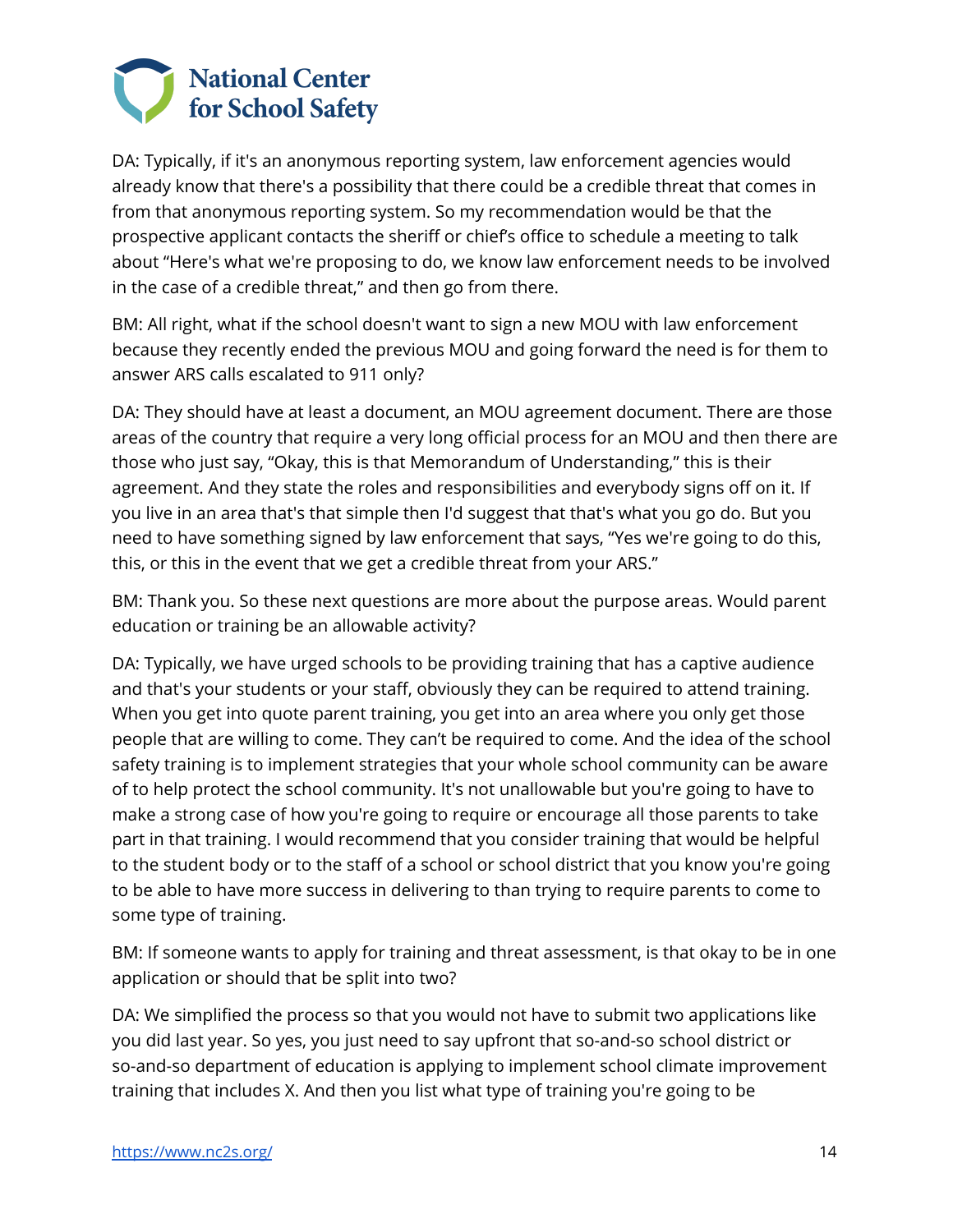

 implementing as well as implementing threat assessment solutions so that we know upfront you're doing multiple things.

 BM: Is there any preference given for applications applying under category one and two or are they weighted the same if they're just in one category?

 DA: So the reason we have two categories is so that state applicants are applying and competing against state applicants and then equal types of applicants are applying against each other in category two. In other words, a school district is applying and competing against other school districts so that's why we would estimate we'll make approximately 10 awards in category one which are states and then the rest of the awards would come under category two. In other words, states are competing against other states, and local local agencies and nonprofits are competing against other local agencies and nonprofits.

 BM: So category one involves training and supports for students and adults. Can there be a primary focus on adult training and interventions, instead of both?

 DA: Well, category one includes all types of deliverables so it can be training, threat assessment, or technology, multiples of those. But, again, if you're talking about adults your training should be geared to those adults that are part of the target environment that we're looking to address based on what the original 2018 act did, and that was to train staff and faculty, law enforcement, and students.

 BM: Evidence-based solutions were mentioned but is that a requirement? The program in question is currently in the process of becoming evidence-based and has a journal article. Would they qualify?

 DA: You would need to explain that in your narrative. Why they have chosen that program and what process it's currently under to be evidence-based. You're not limited to just those things that are shown on [CrimeSolutions.gov.](https://CrimeSolutions.gov)

BM: Are applicants able to propose using funds for deterrent measures such as cameras?

DA: Not for BJA, no.

 BM: So what are the evaluation expectations with these projects? Should there be some sort of an evaluative component? If so, what would the suggested percentage of allocated funds be to evaluation efforts?

 DA: There's no requirement for an evaluation process. We obviously always like to see that you're looking to implement something that you can determine whether it actually works or not. You're not required to do an evaluation because the funds that are available to you are somewhat limited. I mean, I would suggest that you instead look at how the